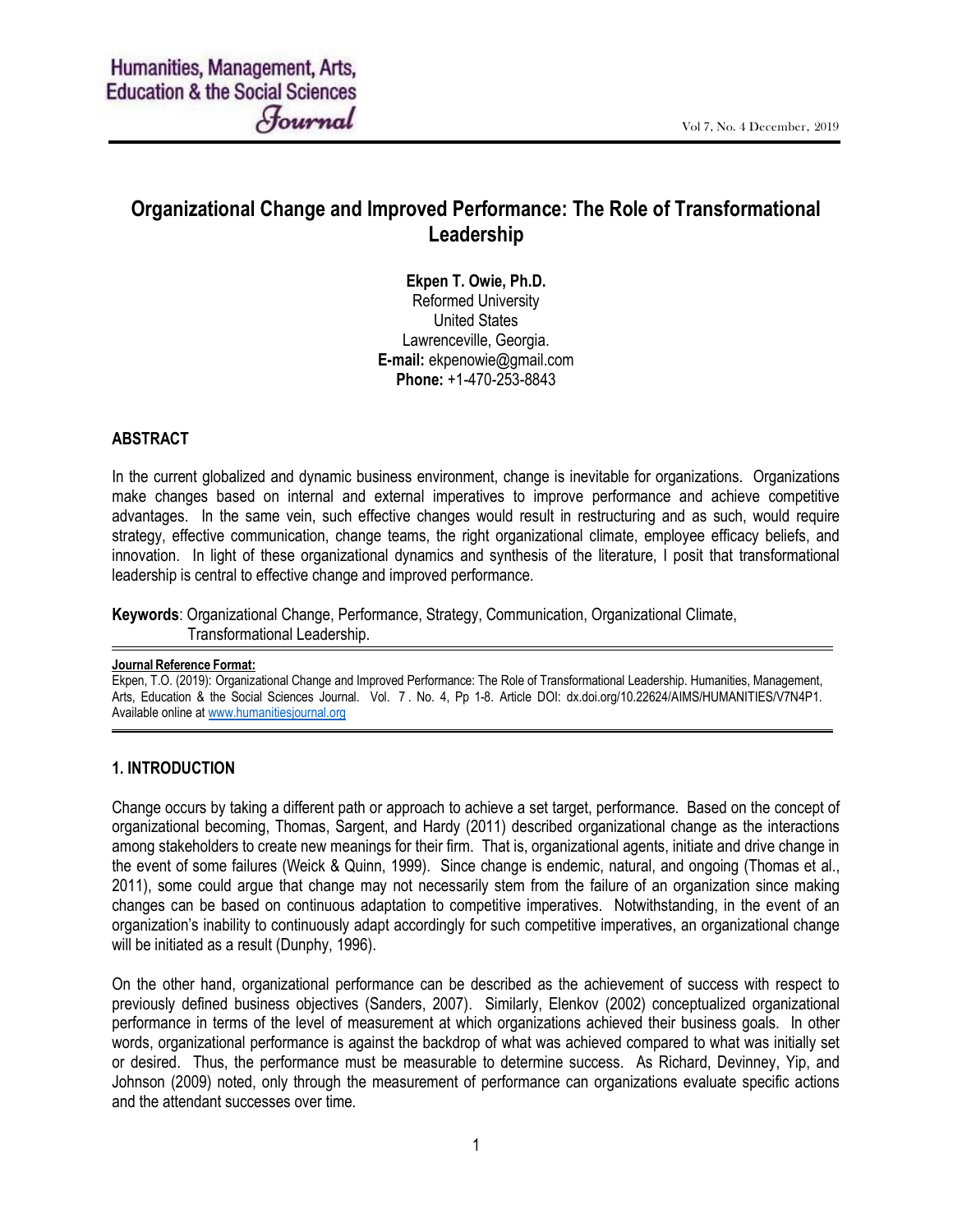According to Richard et al. (2009), organizational performance can be measured in terms of financial, product market, and shareholder returns. Therefore, under what circumstance does an organization's performance be said to be improved? For there to be recognition of improved performance by an organization, a comparison would have to be made between the benchmarked performance and the new achievement as measured after some change interventions. If an improvement is recorded, such changes, whether strategic or operational, would be considered effective.

The scope of this paper, however, is about organizational and institutional change and performance. This focus is based on the perspective of Khalil (1995) in operationalizing organizations as consisting of a hierarchy of levels and is about the pursuits of ends while institutions are grades of conventions and constitutions that are about the means in pursuit of ends. That is, institutions provide the terms in principle for organizations in achieving ends and not what type of ends should be achieved. As Khalil (1995) put it, "the correct institutions specify only the necessary conditions of successful economic performance - not the sufficient conditions" (p. 450). In examining organizational change in terms of internal and external institutional drivers, I discussed the concomitant instability and turbulence those factors create for organizations. Further, I analyzed how leadership, change team, adaptive strategies, effective communication, and the right organizational climate for individual and group creativity and innovation shape effective change and improved performance as well as the significance of transformational leadership for effective change and improved performance.

## 2. DYNAMICS OF CHANGE

Organizational change has no boundaries or limits. According to Kotter (1998), change can occur in any organization irrespective of its size or location. Change in the organization engenders restructuring of the organizational processes and structures. As Kotter (1998) pointed out, change initiatives in organizations have been exhibited in terms of restructuring, reengineering, turnarounds, quality management, mergers, and acquisition. These changes could be premised on reacting to internal imperatives such as operational efficiency and process improvement by adapting processes and restructuring or staying on top of the market through continuous improvements of the quality of products and services to sustain competitive advantages (Oakland & Tanner, 2007). External drivers that necessitate organizational change include regulatory and government actions (Oakland & Tanner, 2007). Such institutional pressures can also result in concomitant adjustments in organizations. As Khalil (1995) noted, institutions provide certain conditions as the means for organizations to meet ends. Fundamentally, organizations are created by laws and regulated by other non-financial and financial institutions. Thus, any changes made in the means by the institutions as it were, would result in changes in organizations as well.

Aggarwal (2010), using the Indian economy as a case study, described how institutional changes through deregulation by the government created downward changes in corporate and management structures and cultures. The deregulation of institutions in line with global trends opened up the Indian economy to global considerations that meant organizations had to seek superior management expertise through education and technological infrastructures to exploit both local and international markets that could enhance competitiveness (Aggarwal, 2010). Although the deregulation of the Indian economy may appear like a path towards capitalism, there are still some elements of state control that make the system more like a refurbished state capitalist system (McNally, 2013). Nevertheless, Aggarwal's (2010) presentation highlighted how institutional changes could drive organizational changes. As such, organizations would make adjustments using the means provided by the institutions to achieve desired ends. Most importantly, these changes could be very disruptive and lead to instability in the business environment, prompting restructuring for efficiency. For organizations that are unable to make effective changes for improved performances, they will likely experience bankruptcies, or be taken over by other organizations that are more efficient through mergers and acquisitions (Aggarwal, 2010).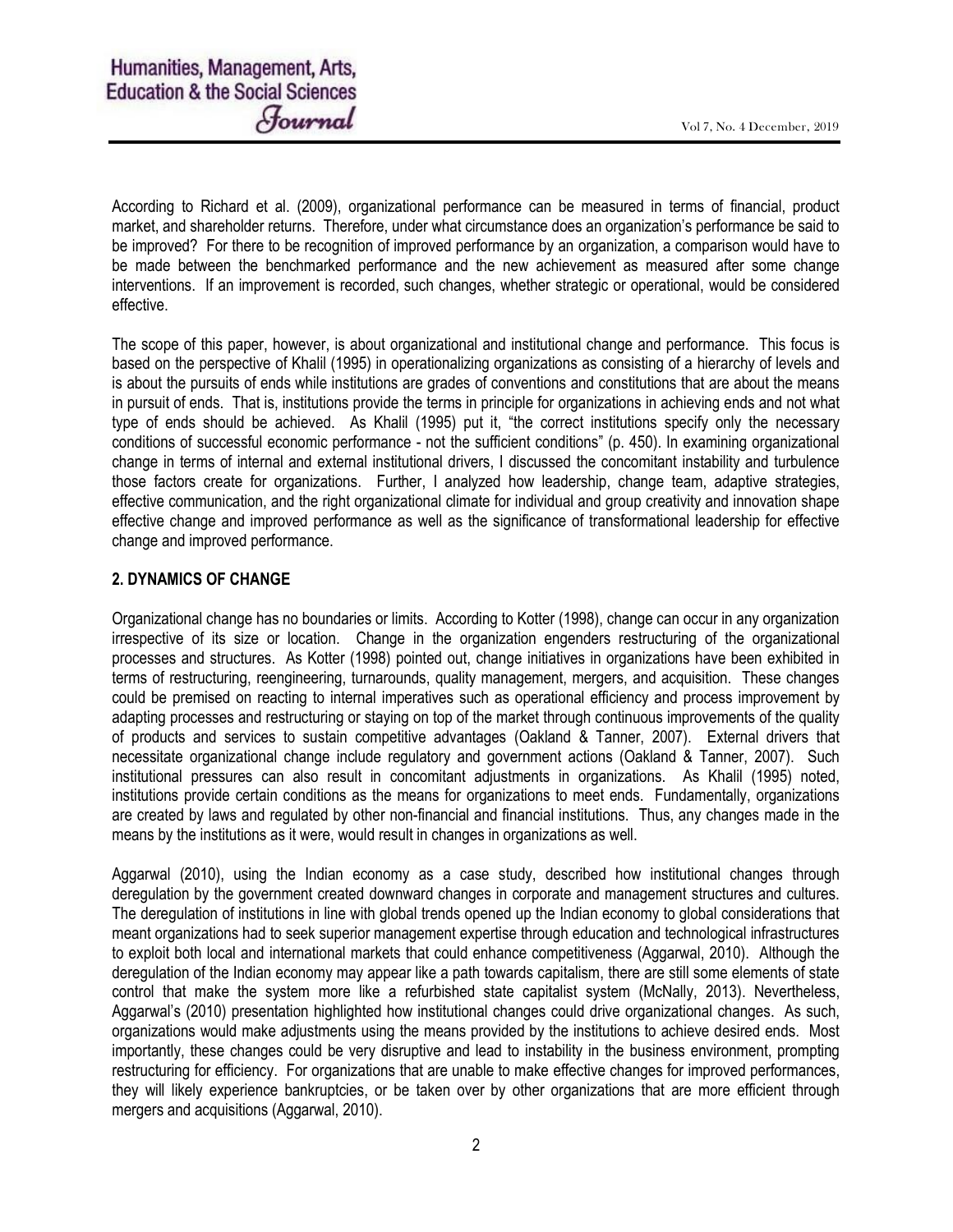Instability is never pleasant and can create tensions that force positive or negative outcomes. Reilly, Brett, and Stroh (1993) described organizational turbulence as precipitous changes such as restructuring that occur due to environmental deviations like regulations, technological changes, and competition. Organizations will be forced to adapt as the attendant environmental variables fluctuate. However, Fischer (2012) asserted that although organizational turbulence has been mostly espoused by various researchers from the external environment context, the internal environment can also factor into its turbulence. Therefore, organizations must anticipate both internal and external factors in dealing with challenges.

The attendant turbulence associated with change cannot be overemphasized. As Aggarwal (2010) noted, business changes in the India economy triggered turbulence that caused organizational restructuring. Organizational restructuring can have its vicissitudes, as the results could be positive or negative. According to Bolman and Deal (2013), restructuring is a meaningful approach to organizational change; however, the far-reaching consequences experienced by organizations in redesign efforts have made it a "high-risk approach" (p. 70). Similarly, Trevor (2014) noted that restructuring as a broader strategic move to improve an organization's operations could encompass downsizing and layoffs. Thus, in the course of restructuring, some processes, as well as human resources, are eliminated to save cost, and diversification and integration are done to improve overall organizational performance.

Therefore, the considerations for organizations in crafting effective change for improved performance becomes vital. The right leadership, vision, and guiding coalition are essential (Kotter, 1998). Also, adaptive strategies (Reeves & Deimler, 2011), effective communication (Tram & Vandenbosch, 1998), and the right organizational climate for individual and group creativity and innovation (MacCormick & Parker, 2010; Wang & Zhu, 2011) are crucial.

# 3. LEADERSHIP

Leadership is an important part of effective organizational change and performance. Leadership deals with change, vision, motivation, and inspiration (Kotter, 2001). Leaders use different styles in guiding their organizations. Goleman, Boyatzis, and McKee (2002) categorized leadership styles as visionary, coaching, affiliative, democratic, pacesetting, and commanding. In the same vein, Bass (1990) talked about transformational and transactional leadership styles. Further, Robert House articulated the theory of charismatic leadership (Conger, 1999).

Notwithstanding, transformational leadership has been one of the most researched styles (Avolio, Walumbwa, & Weber, 2009). According to Bass (1990), transformational leadership style involves a leader's use of charisma and intellectual stimulation to "broaden and elevate the interests of their employees, when they generate awareness and acceptance of the purposes and mission of the group, and when they stir their employees to look beyond their own self-interest for the good of the group" (p. 21). As such, employees perceive transformational leaders as more effective than transactional leaders. For example, Borgogni, Dello Russo, and Latham (2011), in their study, showed how employees' perceptions of leadership influenced their efficacy.

Several scholars have found transformational leadership to mediate positive organizational outcomes. Birasnav's (2014) study found strong and positive effects of transformational leadership on organizational knowledge management processes and performance. Similarly, transformational leadership was found to positively influence employees' effectiveness, satisfaction, extra effort, and organizational commitment (Asrar-ul-Haq & Kuchinke, 2016). Further, transformational leadership was shown to positively influence individual employee creativity (Wang & Zhu, 2011) as well as organizational exploratory innovation tendencies of creating new knowledge and developing novel products for new markets (Ebrahimi, Moosavi, & Chirani, 2016).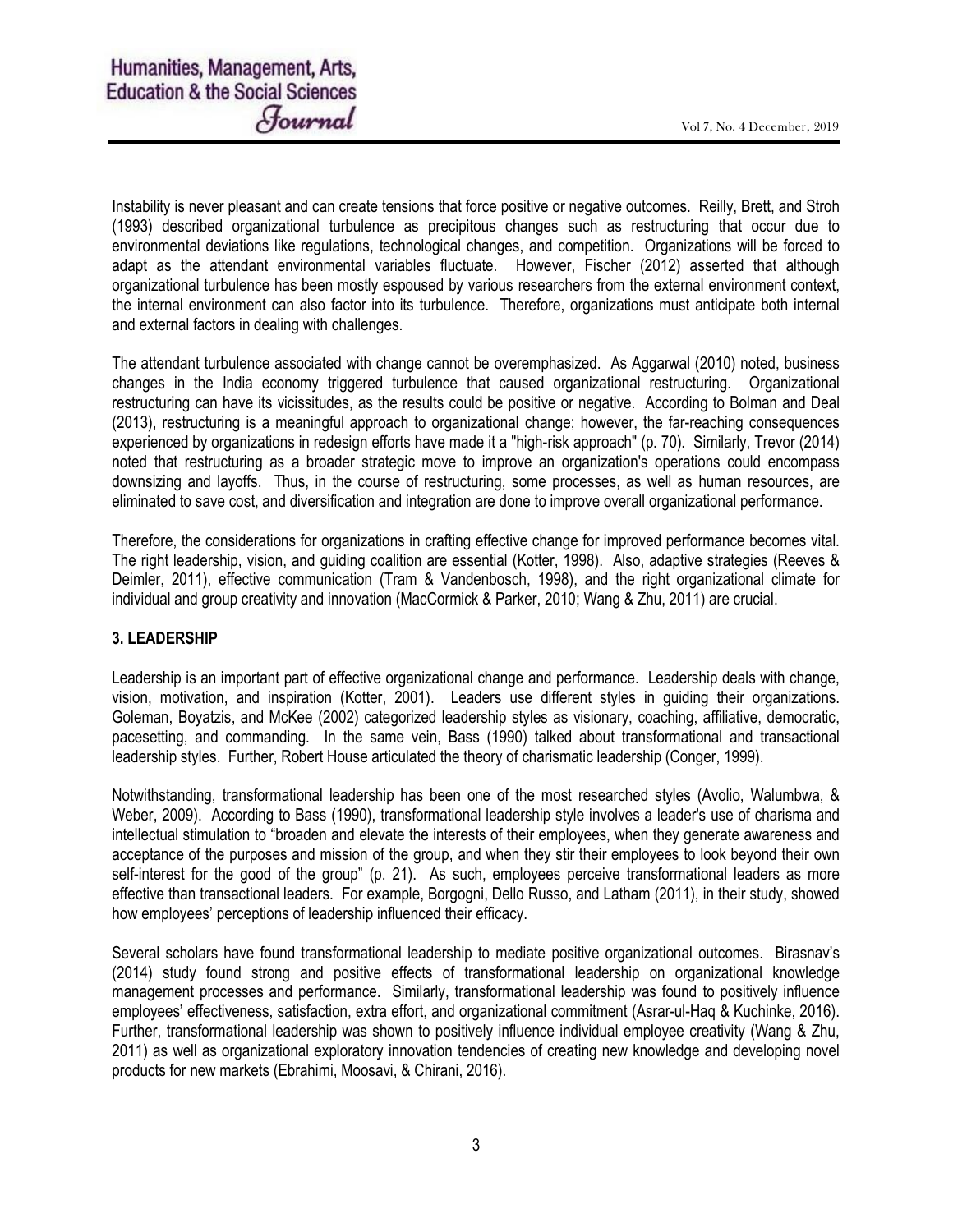Since organizational change is more spiral than linear (Weick & Quinn, 1999), a climate that allows for employees to collaborate, be creative and innovative for emergent organizational outcome driven by transformational leadership (Charbonnier-Voirin, El Akremi, & Vandenberghe, 2010; Wang & Rode, 2010) is vital. Consequently, transformational leaders would not just create a change vision and get subordinates to support it but also ensure the change is successfully implemented for improved performance by developing the right strategy, change team, effective communication, and fostering a balanced climate for successful outcomes. Therefore, transformational leadership that mediates these change dynamics is essential for effective change that is needed for improved performance.

# 4. TEAM, COMMUNICATION, AND STRATEGY

Teams are important for organizations in implementing change visions. Contemporary organizations are increasingly using the diversity of teams to tackle strategic and operational challenges (Gupta, Huang, & Niranjan, 2010). Similarly, the synergy of the individual characteristics of team members enhances team effectiveness (Zaccaro, Rittman, & Marks, 2002). According to Hultman (1998), organizations utilize the advantages of teams to improve performance. Overall, organizations are using teams to organize their operations given the ambiguous, competitive, and fast-paced business environment (Morgeson, Lindoerfer, & Loring, 2010). Therefore, organizations need to develop teams for effectiveness. Although teams may be virtual or collocated, their development by the organization so they can deliver success is critical. Stone (2010) outlined interventions for change team development vis-à-vis social styles, learning styles, change curve, and change tools in addressing role clarification, interpersonal relations, and problem-solving challenges of teams. Given the globalized and dynamic business environment, teams can be developed for effectiveness along the lines of the effective team charter, composition, and processes (Govindarajan & Gupta, 2001).

Similarly, teams can be developed through the mapping of the different knowledge perspectives of members for relationship management, bridging the differences through communication, and integrating member differences for synergistic benefits (Maznevski & DiStefano, 2000). Therefore, communication becomes central in trust-building among members (Hultman, 1998), which leaders could use to enhance interpersonal and group relationships. According to Barrett (2011), communication is the verbal and nonverbal transfer of meaning from an individual to another individual or groups. Therefore, it is essential to recognize the complexity of communication and the potential for miscommunication in organizations, which can be inimical to effective change and improved performance.

In addition, communication is a significant part of effective change and organizational success. As Tram and Vandenbosch (1998) noted, poor communication could significantly impede the successful implementation of a restructuring strategy, making it essential to over-communicate and incorporate some feedback systems to ensure the restructuring stays on track. In the same vein, organizations should be able to balance the use of face-to-face and computer-mediated communication channels depending on specific needs for effectiveness (Kupritz & Cowell, 2011). For example, developing an agreement on how members communicate negative feedback during a change process. Therefore, organizations must effectively manage communication for successful outcomes.

Further, strategy is a significant element of effective organizational change. According to Porter (1996), strategy is the creation of a unique and valuable position involving different set of activities. Similarly, from a customer-focused perspective, strategy is creating and making specific choices from available alternatives in satisfying customer needs while creating a culture and system for actualizing it (Willis & May, 2000). When these different activities fit and reinforce each other, the result is a position that is difficult to copy and thus, a competitive advantage (Porter, 1996).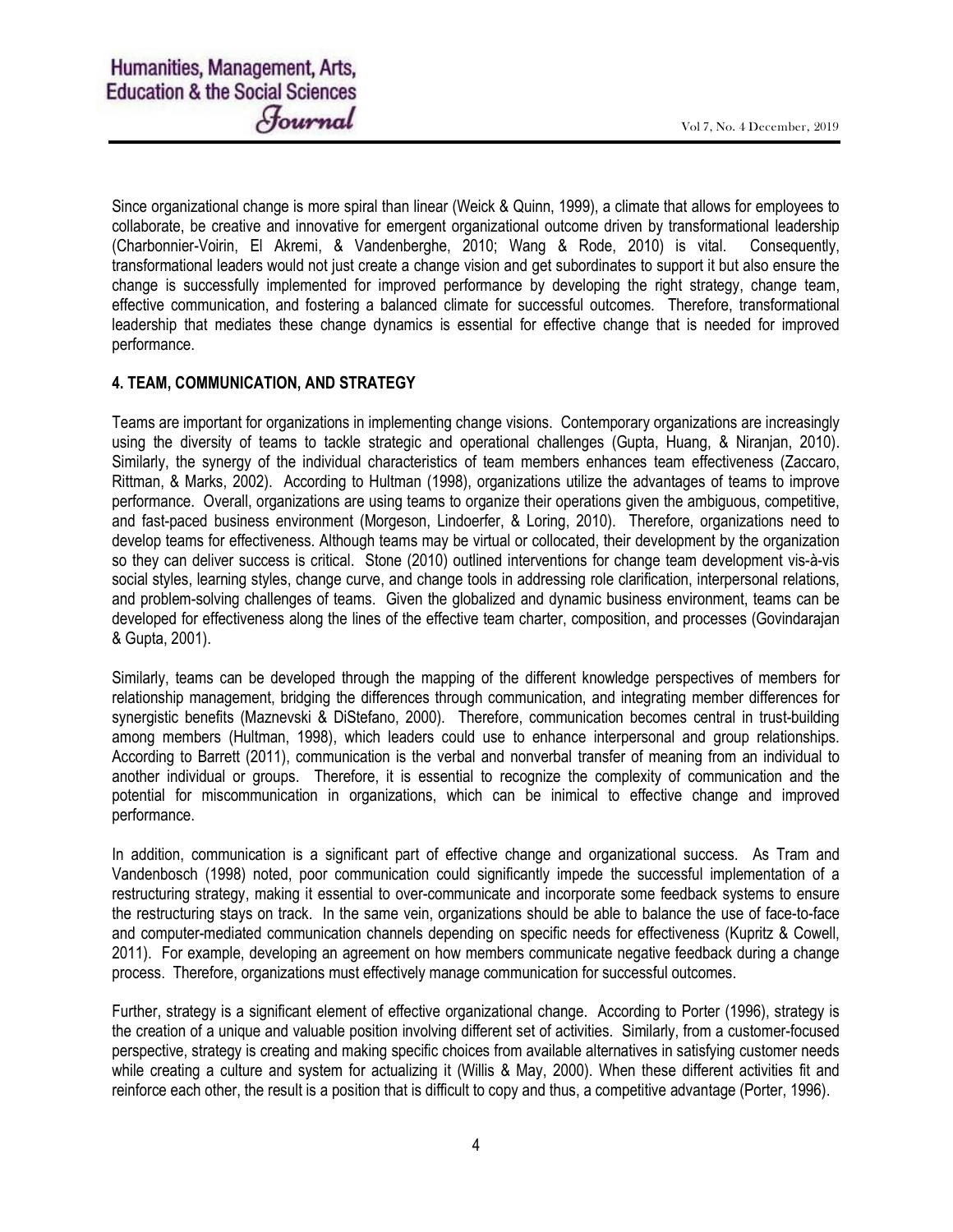Therefore, organizations that lack simple and clear strategy statements are likely to encounter implementation failures (Collis & Rukstad, 2008). Thus, a simple and clear strategy is one that is aligned with the behavior of business and well understood by everyone in the organization to enhance their choices and effectiveness (Collis & Rukstad, 2008). This holistic approach to strategy is essential for developing sustainable emergent strategies (Chadwick-Coule, 2011).

Overall, organizations can use strategy maps based on the balanced scorecard to highlight and communicate its positioning to employees that will enable them to collaboratively key into the objectives in actualizing desired goals and organizational performance (Kaplan & Norton, 2000). With the use of the balanced scorecard, organizations can mesh its long-term and short-term strategic initiatives for sustainable success through vision clarity, business planning, effective communication, feedback, and learning (Kaplan & Norton, 1996).

### 5. ORGANIZATIONAL CLIMATE

Organizational climate has been described as the psychological perceptions of organizational processes by employees (Kozlowski & Doherty, 1989). As Denison (1996) noted, climate as a temporary reflection of an organization's environment based on the value system is shaped by the conscious perceptions of the members of the said organization. Similarly, Schneider, Ehrhart, and Macey (2013) defined organizational climate as the beliefs people have about the activities of an organization that are driven by certain observed values. Thus, organizational climate is fluid and can change based on how individuals or groups perceive organizational situations over time.

The research about organizational climate has focused on both the individual and group levels as well as the consensus that the perceptions of organizational climate are usually shared among members although members could disagree on the said climate (Schneider et al., 2013). Notwithstanding, organizations that foster multiple climates regarding internal and external flexibility and control enhance their abilities to satisfy multiple stakeholders (MacCormick & Parker, 2010). The accommodation of such multiple climates would depend on leadership attitudes since leadership shapes the organizational climate and employees' perceptions through behaviors (Kim & Yoon, 2015; Kozlowski & Doherty, 1989), making leadership critical.

### 6. CONCLUSION

Organizations change in response to the complexities of the market environment for organizational performance. As well as responding to the dynamics of the market environment, organizations also make changes in response to institutional regulations in the broader external environment. As a result, stakeholders in the organization come together and develop steps for birthing new meanings for the organization. In the same vein, organizations would need to measure the achievements based on the steps taken in evaluating the effectiveness of the change initiatives.

In initiating organizational change, strategies, change team, communication, and organizational climate are essential. Nevertheless, effective leadership is at the heart of strategy, communication, team development, performance evaluation, fostering the right organizational climate, inspiring, and motivating employees for collective efficacy to achieve creativity and innovation. Above all, effective leadership that is provided by a transformational leader would inspire and increase the commitment of employees towards the shared organizational. Thus, transformational leadership is at the core of the overarching elements for effective change and improved performance.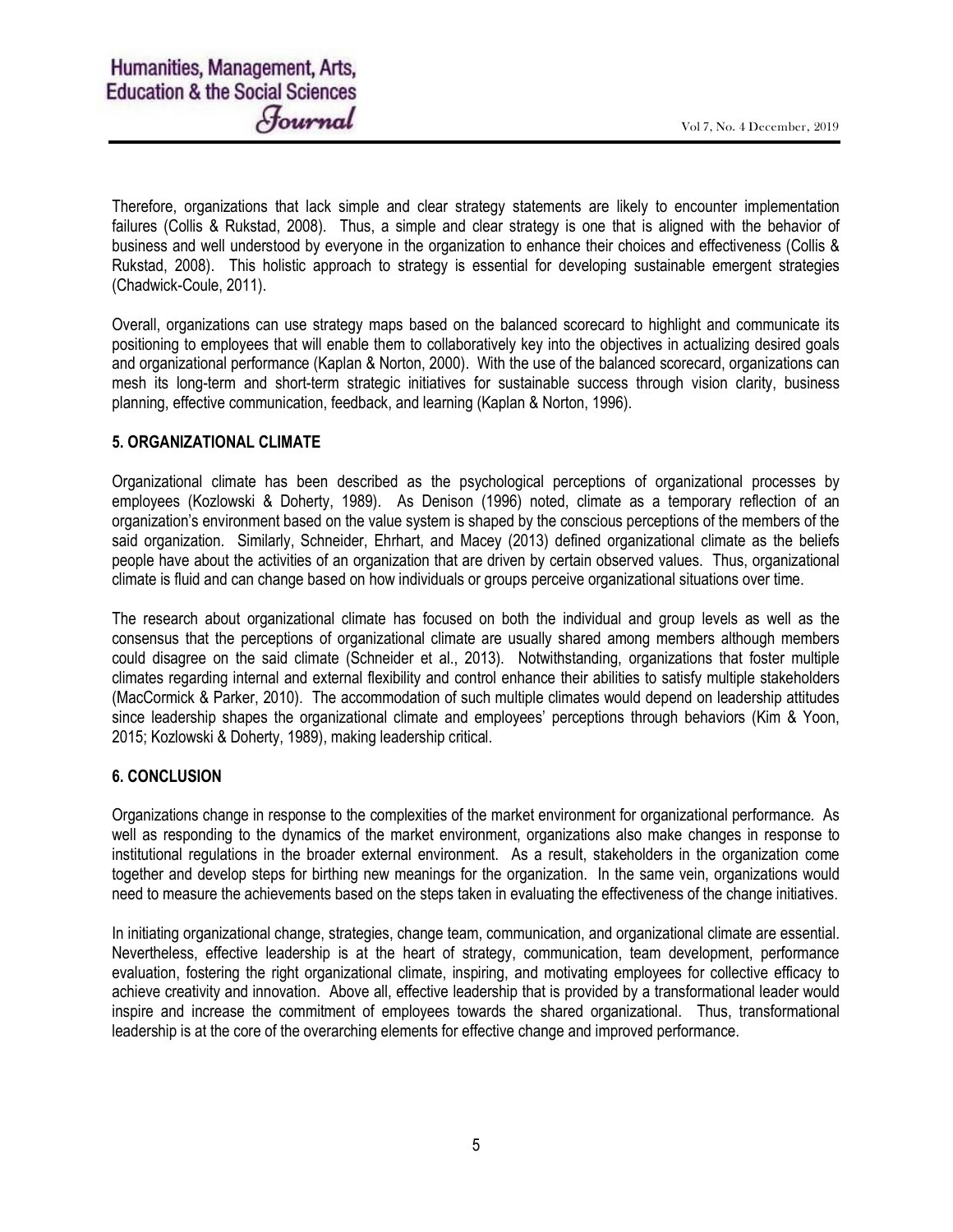## **REFERENCES**

- 1. Aggarwal, R. (2010). India in the world economy: Role of business restructuring. Review of Market Integration, 2(2-3), 181–228. doi:10.1177/097492921000200302
- 2. Asrar-ul-Haq, M., & Kuchinke, K. P. (2016). Impact of leadership styles on employees' attitude towards their leader and performance: Empirical evidence from Pakistani banks. Future Business Journal, 2(1), 54-64. doi:10.1016/j.fbj.2016.05.002
- 3. Avolio, B. J., Walumbwa, F. O., & Weber, T. J. (2009). Leadership: Current theories, research, and future directions. Annual Review of Psychology, 60, 421-449. doi:10.1146/annurev.psych.60.110707.163621
- 4. Barrett, J. D. (2011). Leadership Communication (3rd ed.). New York, NY. McGraw-Hill
- 5. Bass, B. M. (1990). From transactional to transformational leadership: Learning to share the vision. Organizational dynamics, 18(3), 19-31. doi:10.1016/0090-2616(90)90061-S
- 6. Birasnav, M. (2014). Knowledge management and organizational performance in the service industry: The role of transformational leadership beyond the effects of transactional leadership. Journal of Business Research, 67(8), 1622-1629. doi:10.1016/j.jbusres.2013.09.006
- 7. Bolman, L. G., & Deal, T. E. (2013). Reframing organizations: Artistry, choice, and leadership (5th ed.). San Francisco, CA: Jossey-Bass
- 8. Borgogni, L., Dello Russo, S., & Latham, G. P. (2011). The relationship of employee perceptions of the immediate supervisor and top management with collective efficacy. Journal of Leadership and Organizational Studies, 18(1), 5–1 3.doi:10.1177/1548051810379799
- 9. Chadwick-Coule, T. (2011). Social dynamics and the strategy process: Bridging or creating a divide between trustees and staff. Nonprofit and Voluntary Sector Quarterly, 40(1), 33-56. doi:10.1177/0899764009354646
- 10. Charbonnier-Voirin, A., El Akremi, A., & Vandenberghe, C. (2010). A multilevel model of transformational leadership and adaptive performance and the moderating role of climate for innovation. Group Organization Management, 35(6), 699-726. doi:10.1177/1059601110390833
- 11. Collis, D. J., & Rukstad, M. G. (2008). Can you say what your strategy is?. Harvard Business Review, 86(4), 82-90. Retrieved from https://hbr.org/2008/04/can-you-say-what-your-strategy-is
- 12. Conger, J. A. (1999). Charismatic and transformational leadership in organizations: An insider's perspective on these developing streams of research. The Leadership Quarterly, 10(2), 145-179. doi:10.1016/S1048-9843(99)00012-0
- 13. Denison, D. R. (1996). What is the difference between organizational culture and organizational climate? A native's point of view on a decade of paradigm wars. Academy of Management Review, 21(3), 619-654. doi:10.2307/258997
- 14. Dunphy, D. (1996). Organizational change in corporate setting. Human Relations 49(5), 541-552. doi:10.1177/001872679604900501
- 15. Ebrahimi, P., Moosavi, S. M., & Chirani, E. (2016). Relationship between Leadership Styles and Organizational Performance by Considering Innovation in Manufacturing Companies of Guilan Province. Procedia-Social and Behavioral Sciences, 230, 351-358. doi:10.1016/j.sbspro.2016.09.044
- 16. Elenkov, D. S. (2002). Effects of leadership on organizational performance in Russian companies. Journal of Business Research, 55(6), 467-480. doi:10.1016/S0148-2963(00)00174-0
- 17. Fischer, M. D. (2012). Organizational turbulence, trouble and trauma: Theorizing the collapse of a mental health setting. Organization Studies, 33(9), 1153-1173. doi:10.1177/0170840612448155
- 18. Goleman, D., Boyatzis, R. E., & McKee, A. (2002). Primal leadership: Unleashing the power of emotional intelligence. Boston, MA: Harvard Business Press.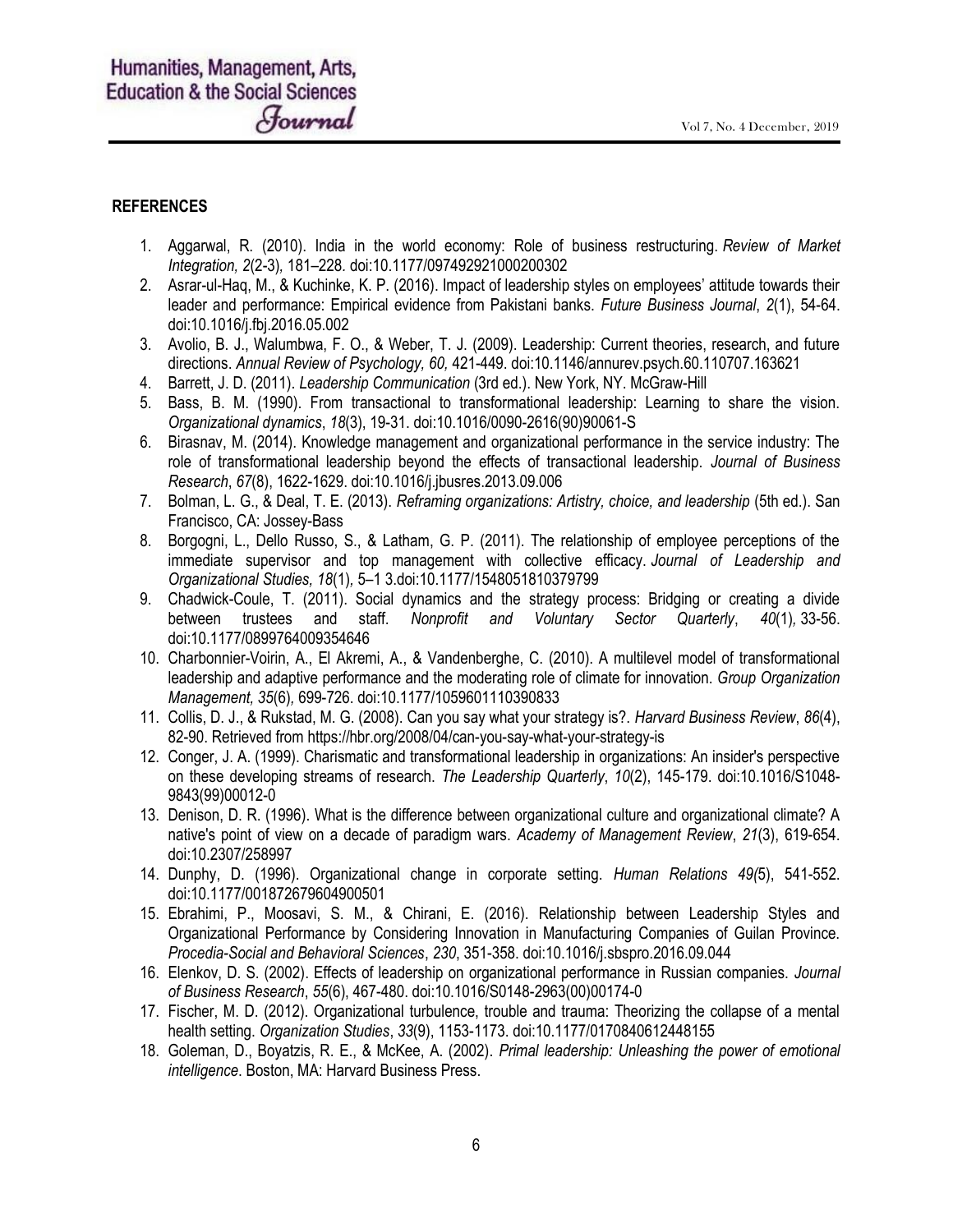- 19. Govindarajan, V., & Gupta, A. K. (2001). Building an effective global business team. MIT Sloan Management Review, 42(4), 63-71. Retrieved from http://sloanreview.mit.edu/article/building-an-effectiveglobal-business-team/
- 20. Gupta, V. K., Huang, R., & Niranjan, S. (2010). A longitudinal examination of the relationship between team leadership and performance. Journal of Leadership & Organizational Studies, 17(4), 335-350. doi:10.1177/1548051809359184
- 21. Hultman, K. E. (1998). It's a Team Effort. Training and Development Journal, 52(2), 12-13.
- 22. Kaplan, R. S., & Norton, D. P. (1996). Using the balanced scorecard as a strategic management system. Harvard Business Review,74(1): 75-85. Retrieved from https://hbr.org/2007/07/using-the-balancedscorecard-as-a-strategic-management-system
- 23. Kaplan, R. S., & Norton, D. P. (2000). Having trouble with your strategy? Then map it. Harvard Business Review 78(5), 167-276. Retrieved from https://hbr.org/2000/09/having-trouble-with-your-strategy-then-map-it
- 24. Khalil, E. L. (1995). Organizations versus institutions. Journal of Institutional and Theoretical Economics (JITE) 151(3), 445-466. Retrieved from https://www.jstor.org/stable/40751821?seq=1#
- 25. Kim, S., & Yoon, G. (2015). An innovation-driven culture in local government: Do senior manager's transformational leadership and the climate for creativity matter?. Public Personnel Management, 44(2), 147-168. doi:10.1177/0091026014568896
- 26. Kotter, J. P. (1998). Winning at change. Leader to leader, 10, 27-33. doi:10.1002/ltl.40619981009
- 27. Kotter, J. P. (2001). What leaders really do. Harvard Business Review, 79(11), 85-96. Retrieved from https://hbr.org
- 28. Kozlowski, S. W. J., & Doherty, M. J. (1989). Integration of climate and leadership: Examination of a neglected issue. Journal of Applied Psychology, 74(4), 546-553. doi:10.1037/0021-9010.74.4.546
- 29. Kupritz, V. W., & Cowell, E. (2011). Productive management communication: Online and face-toface. Journal of Business Communication, 48(1), 54–82. doi:10.1177/0021943610385656
- 30. MacCormick, J. S., & Parker, S. K. (2010). A multiple climates approach to understanding business unit effectiveness. Human Relations, 63(11), 1,771–1,806. doi:10.1177/0018726710365090
- 31. Maznevski, M. L., & DiStefano, J. J. (2000). Global leaders are team players: Developing global leaders through membership on global teams. Human Resource Management, 39(2, 3), 195 – 208. doi:10.1002/1099-050X(200022/23)39:2/3%3C195::AID-HRM9%3E3.3.CO;2-9
- 32. McNally, C. A. (2013). How emerging forms of capitalism are changing the global economic order. AsiaPacific Issues, 107, 1–8. Retrieved from www.asia-studies.com/aps.html
- 33. Morgeson, F. P., Lindoerfer, D., & Loring, D. J. (2010). Developing team leadership capability. The Center for Creative Leadership handbook of leadership development, 122, 285-312. https://www.ccl.org/
- 34. Oakland, J. S., & Tanner, S. (2007). Successful change management. Total Quality Management & Business Excellence, 18(1-2), 1-19. doi:10.1080=14783360601042890
- 35. Porter, M. E. (1996). What is strategy? Harvard Business Review, 61-78. Retrieved from https://hbr.org/1996/11/what-is-strategy
- 36. Reeves, M., & Deimler, M. (2011). Adaptability: The new competitive advantage. Harvard Business Review, 89(7–8), 135–141. doi:10.1002/9781119204084.ch2
- 37. Reilly, A. H., Brett, J. M., & Stroh, L. K. (1993). The impact of corporate turbulence on: Managers' attitudes. Strategic Management Journal, 14(S1), 167-179. doi:10.1002/smj.4250140913
- 38. Richard, P. J., Devinney, T. M., Yip, G. S., & Johnson, G. (2009). Measuring organizational performance: Towards methodological best practice. Journal of management, 35(3), 718-804. doi:10.1177/0149206308330560